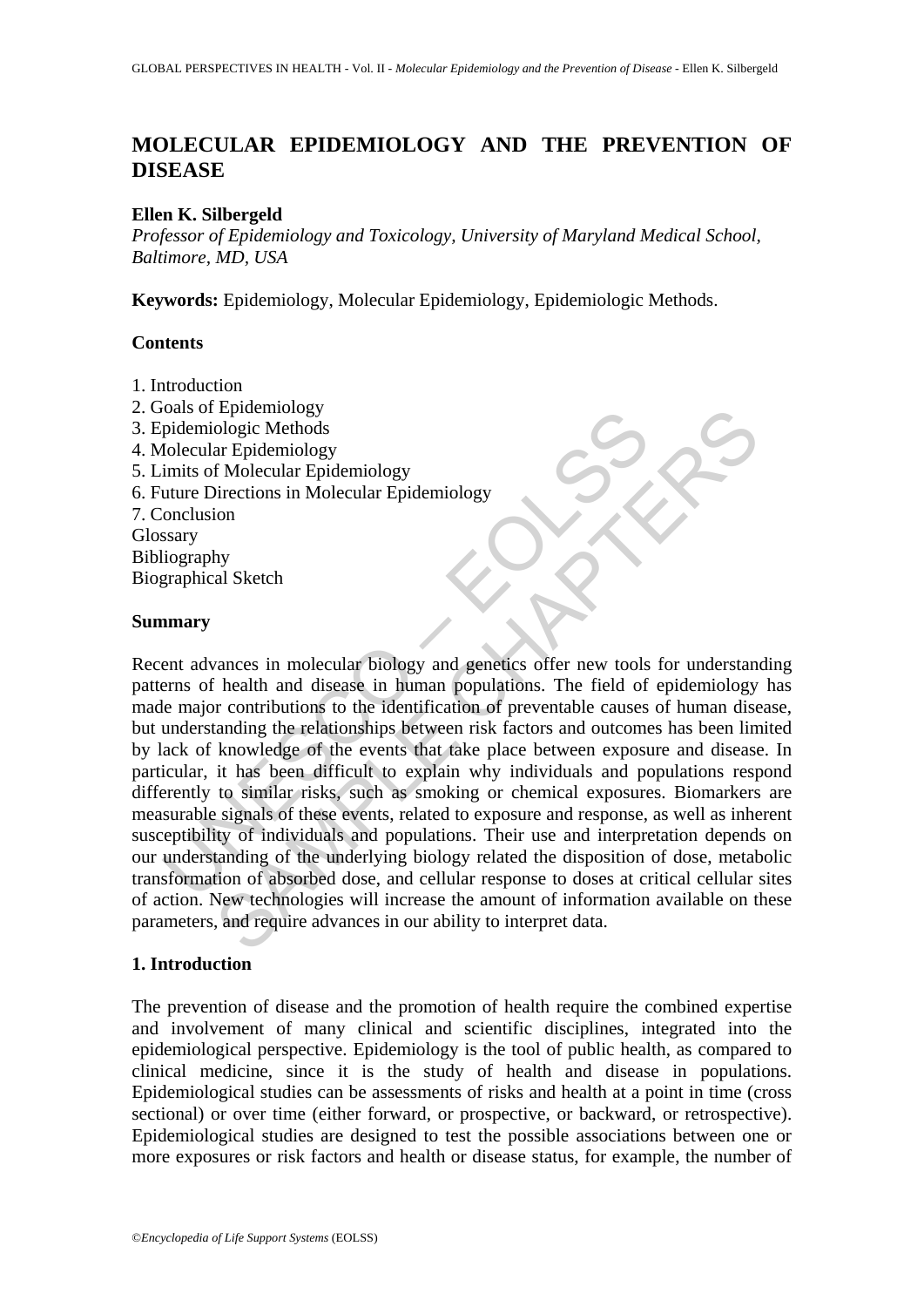cigarettes smoked per year and lung cancer, or dietary fat intake and blood pressure.

It is often difficult to discern whether or not apparent associations are real, or the result of other factors and events that may not be measured or even be measurable in a specific study. Even in complex epidemiological studies, many unrecognized variables can affect associations or obscure the ability to detect true associations. Very few diseases primarily hereditary diseases such as Huntington's disease - are associated with only one risk factor. Most diseases are multifactorial in origin, and only a few of the relevant factors may be known at any time. Moreover, human populations are complex groups of individuals, who may vary in many respects (or variables) not wholly knowable by investigators. For example, nutrition is known to influence the response of children to mercury exposures, but accurate nutritional information is difficult to collect without careful monitoring of food selection (duplicate diet studies) or detailed questionnaires on actual food consumption.

#### **2. Goals of Epidemiology**

colaries of Epidemiology<br>
soals of Epidemiology<br>
soals of Epidemiology<br>
goal of epidemiological research is to identify causes of disease<br>
acay of interventions to diagnose, treat, cure or prevent disease<br>
3). Investigatio For example the consumption.<br> **SAMPLE CONTEXT CONTEXT CONTEXT AND THEOTEM** CONDIG CONSUMPTED THE prior enterpret of the priority interventions to diagnose, treat, cure or prevent disease and to evaluate interventions to di The goal of epidemiological research is to identify causes of disease and to evaluate the efficacy of interventions to diagnose, treat, cure or prevent disease (Beaglehole et al 1993). Investigations, monitoring, observations, and experiments accomplish these goals. Epidemiologists *investigate* sudden changes in health, such as outbreaks of infectious disease or poisonings, as well as more gradual changes in the incidence (new cases) or prevalence (existing cases) of disease. Epidemiologists *monitor* the health status of populations through surveillance of events such as birth and death statistics or through the collection of data on certain diseases, such as AIDS or cancer. Epidemiologists design and conduct *observational* studies on the prevalence and incidence of diseases in population groups (cohorts) in order to discern risk factors associated with increases in risks or severity of disease. Epidemiologists conduct *experiments*, or clinical trials, to test the efficacy of interventions, such as dietary modification, early medical diagnosis or therapeutic treatment, in eliminating or ameliorating diseases.

In observational studies, in which exposures and outcomes are assessed as they occur in populations, the challenge of discerning true associations is especially difficult. Precise information on exposure may be difficult to define; even within the same job category, individual workers may have different exposures owing to the exact nature of their tasks, the efficacy of worker protection equipment, and personal habits. Even experimental studies can be complicated by unmeasured or unmeasurable variables: in clinical trials, the willingness of patients to participate or continue in a test of a therapeutic may reflect variables that also affect health, such as education and economic status in trials of dietary modification in preventing heart disease.

#### **3. Epidemiological Methods**

To minimize these complications, epidemiological research has relied on rigorous methods to design studies and analyze data, and to avoid the introduction of unintended bias into research. In experimental studies, to separate the effects of treatment from other influences, epidemiologists generally utilize a rigorous procedure of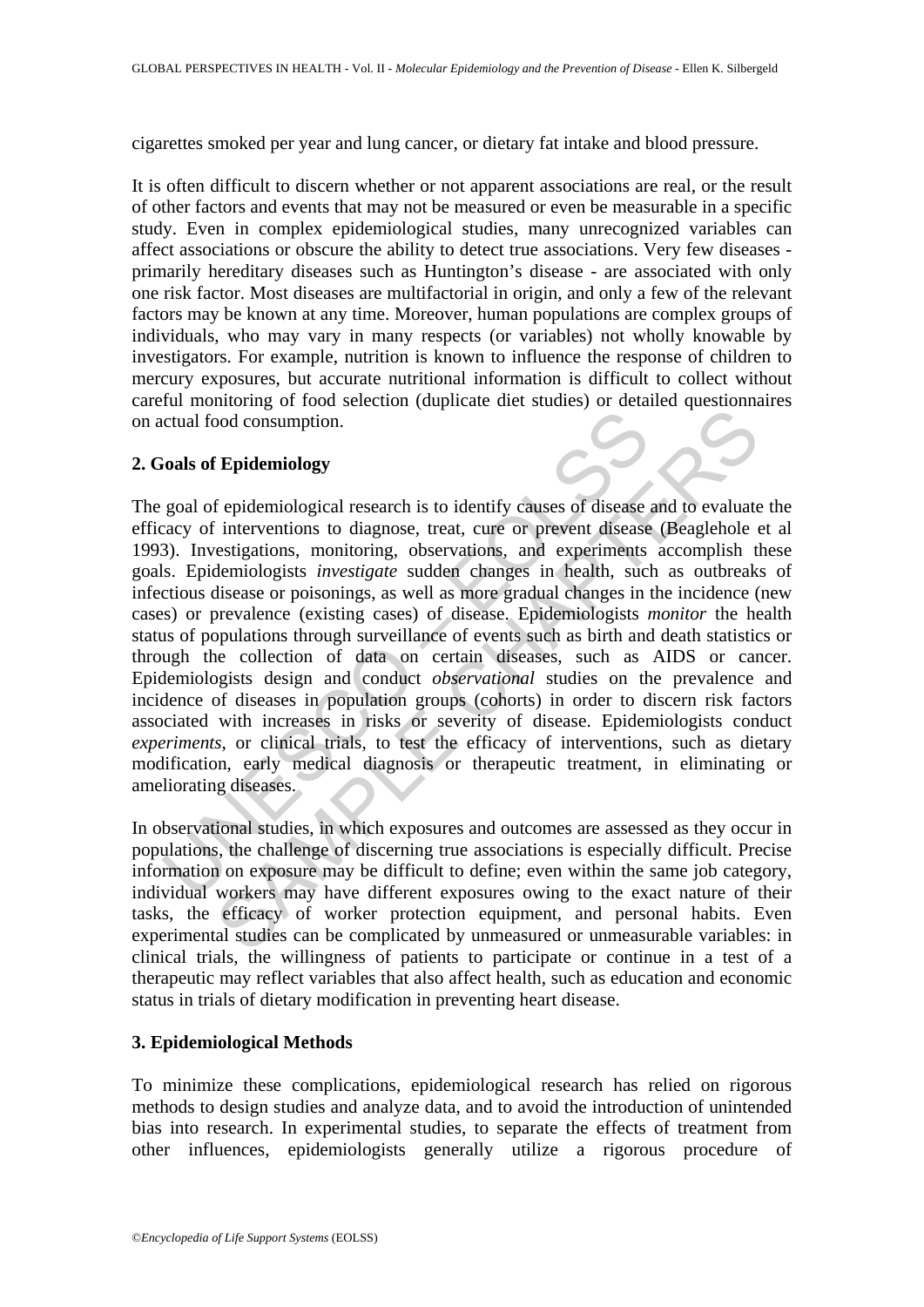randomization to minimize the impact of undetected differences between persons treated and untreated in a clinical trial. In observational studies, where the goal is to understand factors influencing health status among populations without the opportunity to control exposures or to preselect subjects, epidemiologists generally use one of two types of study designs: a case: control design, in which persons with a particular disease are matched with persons who do not have the disease, and the frequency or levels of exposure to the hypothesized risk factor are measured in each group. If the exposure is more frequent, or greater, in the population with the disease (cases), as compared to the controls, then an association is deemed to exist between the exposure and the outcome. The other type of study is a cohort study, in which two groups are selected based upon exposure. They may be evaluated at one point in time (cross sectional study); they may be followed in time to determine the eventual outcomes of exposure (prospective study), or their medical history may be evaluated (retrospective study). If the incidence or prevalence of disease is significantly greater in the exposed group as compared to unexposed groups, then an association may exist between the exposure and the outcome. The value of these studies depends on the ability to clearly define risk factors and outcomes, and to account for or control (through design or statistical analysis) the potential impact of other factors in the appearance of disease among the studied populations.

ralence of disease is significantly greater in the exposed group<br>sposed groups, then an association may exist between the<br>come. The value of these studies depends on the ability to clearly<br>outcomes, and to account for or c of disease is significantly greater in the exposed group as compare<br>groups, then an association may exist between the exposure and<br>the value of these studies depends on the ability to clearly define risk fac<br>mes, and to ac These methods have been sufficient to provide public health and medical authorities with powerful information to prevent risks and institute effective interventions, even in the absence of complete understanding of how these risks or treatments actually work to promote health or prevent disease. For instance, in the nineteenth century, the English physician John Snow utilized careful observation of the geographic and temporal distribution of cholera cases in London to identify a source of water as a cause of disease; based upon his study, this source was disconnected and the cholera outbreak abated (Stolley and Lasky, 1995). In the early twentieth century, data were collected on rates of cancer among workers in the new synthetic organic chemical industries, and these studies were instrumental in identifying several polycyclic aromatic hydrocarbons (aniline, benzidine, coal tars) as causes of human cancer. This work inspired effective programs in occupational health in many countries, including the continuing research and evaluation activities of the International Agency for Research on Cancer (IARC) of the World Health Organization. Bradford Hill and Richard Doll noted increases in lung cancer in England over the first half of the twentieth century and correlated these increases with the growing popularity of smoking. As a consequence, many governments required warning labels and restrictions on advertising of tobacco products. By the end of the twentieth century, Mary Claire King had utilized studies of breast cancer in families to correctly predict that a single gene was important in predisposing women to very high risk of breast cancer. Her research guided the development of methods to identify women at high risk, and the eventual identification of specific genetic polymorphisms, which now forms the basis of biological screening programs. All of these conclusions were drawn before knowledge of the pathobiology of cholera, or understanding of the mechanisms by which chemicals and tobacco smoke constituents initiate carcinogenesis, or the cloning of human breast cancer genes.

The success of these public health interventions, based upon epidemiology, was due to careful design and observation, along with rigorous data analyses. Without the tools to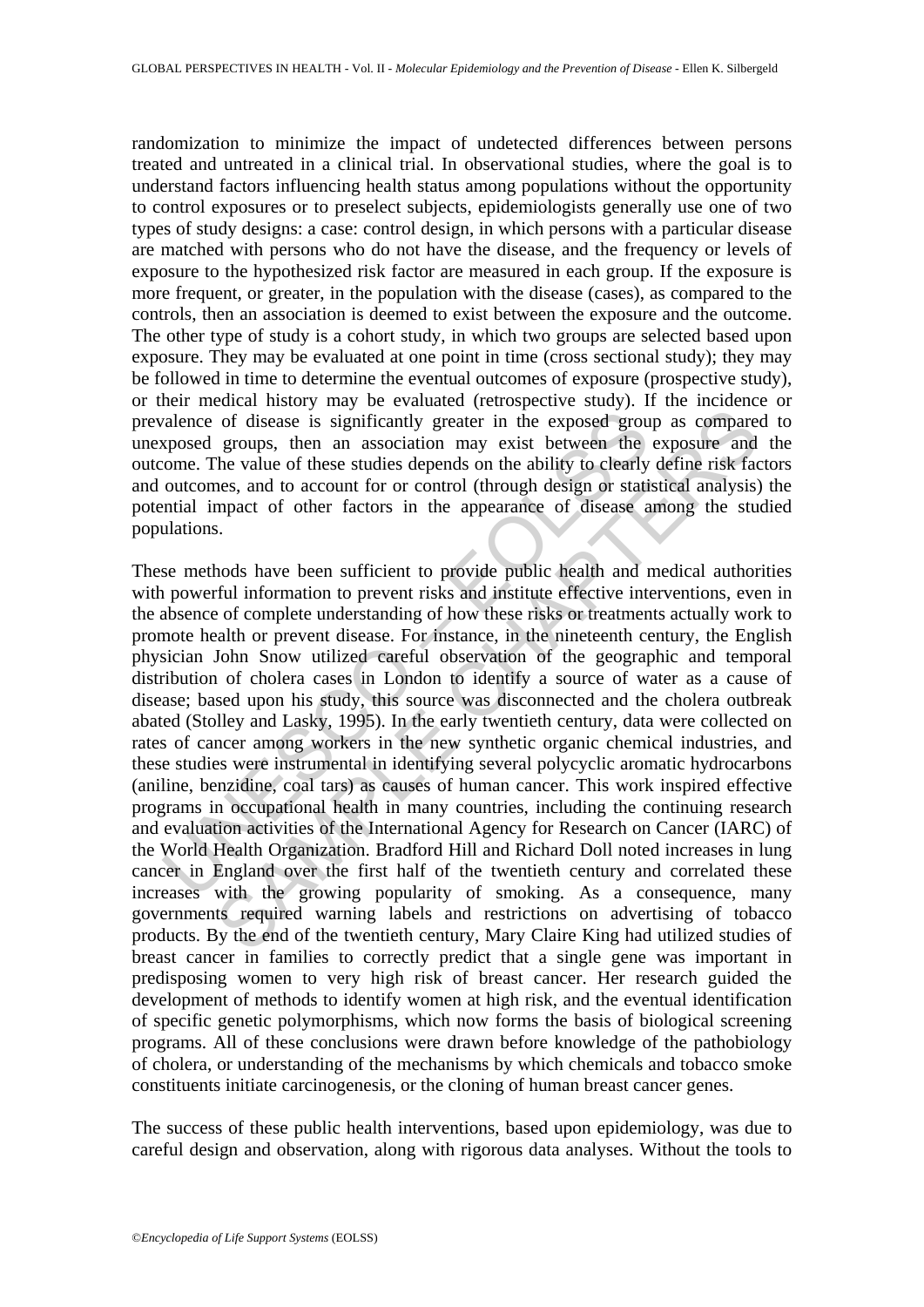investigate the actual events occurring between encounters with risk factors (exposure) and the incidence of disease (outcome), epidemiologists generally designed and analyzed data on the basis of the schematic shown in Figure 1.



# TO ACCESS ALL THE **12 PAGES** OF THIS CHAPTER,

Visit: http://www.eolss.net/Eolss-sampleAllChapter.aspx

#### **Bibliography**

- -

Beaglehole R., Bonita R., and Kjellstrom T. (1993). *Basic Epidemiology*. Geneva: World Health Organization. [This is a highly accessible introduction to the methods and terminology of epidemiology, written for use internationally.]

Biggs P. J. et al. (1993). Does a genotoxic carcinogen contribute to human breast cancer? *Mutagenesis*, 8: 275–283. [This is one of the most compelling studies of the ways in which genetic analysis can help determine the origins of breast cancer.]

Coggon D. and Friesen M. D. (1997). Markers of internal dose: chemical agents. In R. Toniolo et al., eds. *Applications of Biomarkers in Cancer Epidemiology*. IARC Scientific Publication 142. Lyon: IARC. [This is an authoritative review of methods to evaluate human exposures to chemicals and other agents, for molecular epidemiology studies.]

Higginson J., Muir C. S., and Munoz N. (1992). *Human Cancer: Epidemiology and Environmental Causes.* Cambridge: Cambridge University Press. [This is the authoritative review of what is known of the causes of human cancer, based on international surveys of all the common types of cancer.]

Hulla J. E. et al. (1999). The role of genetic polymorphism and repair deficiencies in environmental disease. *Toxicol Sci*., 47, 135–143. [This paper presents the state of the art in our understanding of how genetic variation affects human response to chemical exposures.]

Ottman R. (1996). Gene-environment interaction: definitions and study designs*. Preventative Medicine*, 25, 764–770. [This presents a highly sophisticated analysis of the ways in which individual genetics can interact with environmental exposures, with models for developing studies and interpreting data.]

Perera F. (2000). Molecular epidemiology: on the path to prevention*. Journal of the National Cancer*